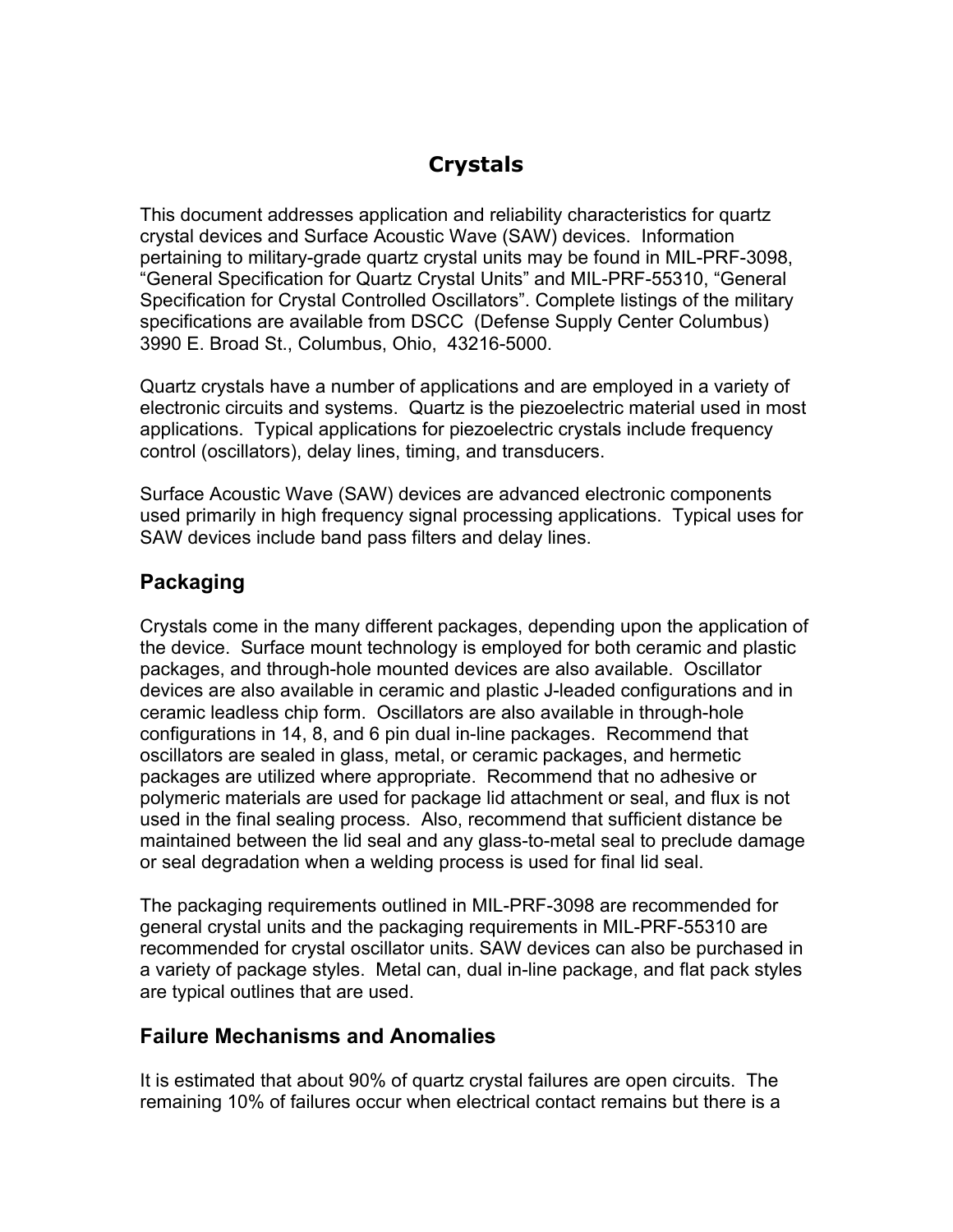lack of oscillation due to the loss of the piezoelectric phenomena characteristic with the crystal structure.

Electrical parameters of piezoelectric crystals are deteriorated by excessive driving current or from high voltages that cause mechanical stress and movement to be generated in the crystal plate. When the voltage is excessive, mechanical forces cause motion in excess of the elastic limit of the crystal. This results in crystal fracture, such as a lifted platelet. Such fractures, when occurring in sufficient number, will cause enough change to the operating electrical characteristics for the crystal to go out of specification or to cease operation entirely.

For crystal units employed in systems for the intended purpose of frequency control, a crystal may experience a change in its frequency over of time. This phenomenon is known as aging, or drift. One of the primary causes for this is mass transfer to or from the resonator surfaces due to absorption and release of contamination. Another factor is the stress relief within the mounting structure or at the interface between the quartz and the electrodes. The aging rate for crystals tends to be greatest when the unit is new, as stabilization tends to occur as time passes. Temperature changes experienced by crystals can initiate the beginning of a new aging cycle. The aging temperature evaluation techniques outlined in MIL-PRF-3098 may be used as a guideline in addressing aging considerations for crystal units.

#### **Reliability**

MIL-HDBK-217 provides reliability prediction models for quartz crystal and SAW devices. For quartz crystals, the part failure rate is based upon the base failure rate, the quality factor of the part, and the environmental factor (the environment in which the device is used). The base failure rate is a function of the frequency (in MHz) of the crystal unit. For SAW devices, the part failure rate is a function of the part quality factor and the environmental factor.

| Table 1. Derating Requirements for  |                 |
|-------------------------------------|-----------------|
| Surface Acoustic Wave (SAW) Devices |                 |
| Parameter                           | Derating        |
| Input Power from Max                | 13 dBm          |
| Limit ( $F > 500$ MHz)              |                 |
| Input Power from Max                | 18 dBm          |
| Limit ( $F < 500$ MHz)              |                 |
| <b>Operating Temperature</b>        | $125^{\circ}$ C |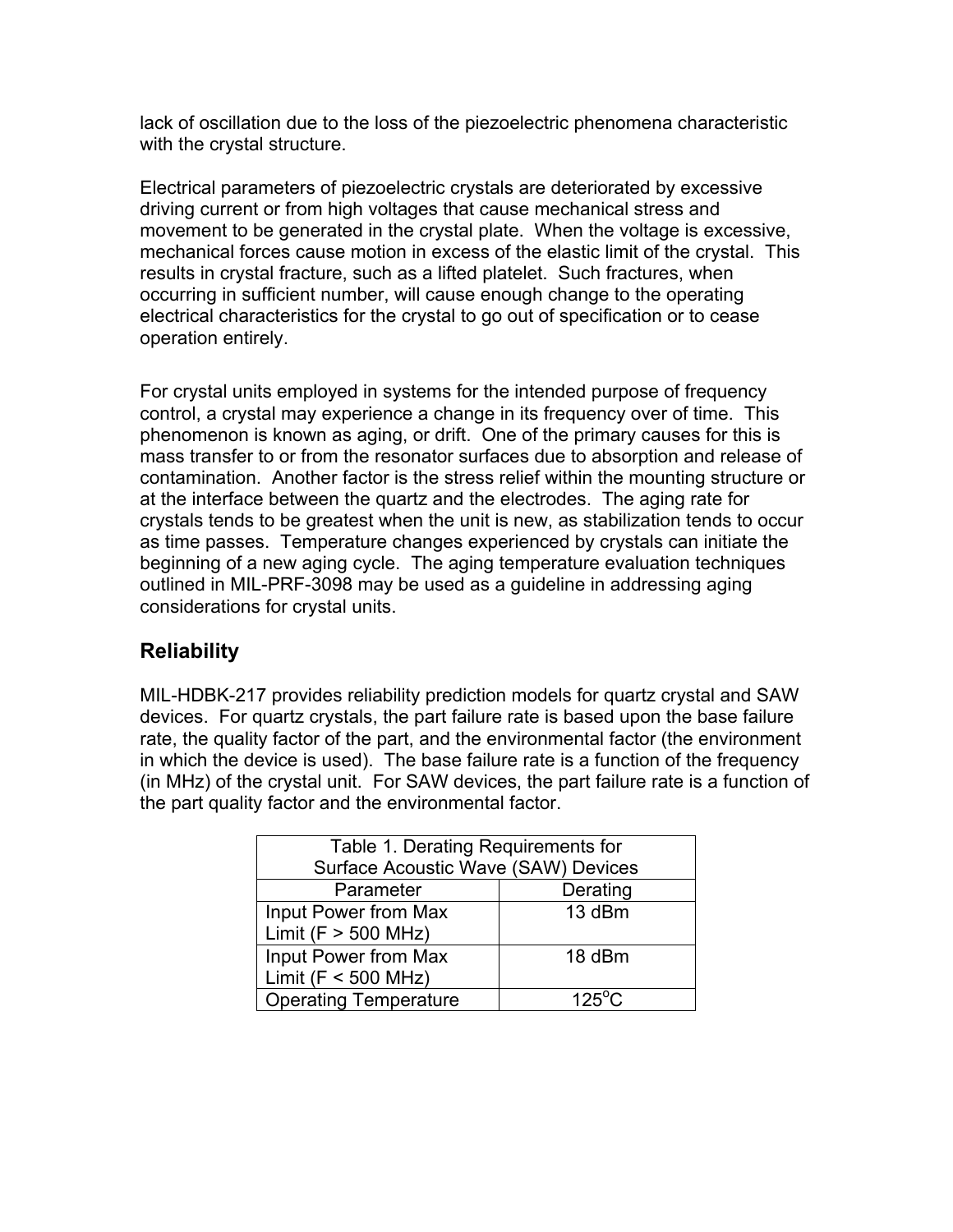#### **Derating**

Standard crystal units do not require any special derating. The specified maximum and minimum parameters given in the specification should be used as limiting factors. Surface Acoustic Wave (SAW) devices should be derated in accordance with Table 1. The degree of derating is dependent on the frequency at which the device operates. At frequencies of about 500 MHz, the derating requirements are relaxed.

#### **Design and Material**

A quartz crystal acts as a stable mechanical resonator and determines the frequency generated in an oscillator circuit. The properties of a crystal device depend significantly upon the angles at which the wafers are cut from the mother crystal. In order to cover a wide range of frequencies, different cuts are used. Table 2 summarizes the significance of these cuts of the crystal material on device performance. Recommend the specification be consulted as to the type of material used for a given application.

| Table 2. Common Crystal Material Cuts |                                                                                      |
|---------------------------------------|--------------------------------------------------------------------------------------|
| Frequency                             | <b>Cut Type</b>                                                                      |
| $F > 1$ MHz                           | AT (most common), $\overline{BT}$ , $\overline{SC}$<br>(high precision applications) |
| $F < 1$ MHz                           | CL DI                                                                                |

As with any device, materials should be used which enable the crystal units to meet defined performance requirements. Recommend the guidelines provided in MIL-PRF-3098 and MIL-PRF-55310 be consulted for guidance on proper material management and usage.

### **Facility Assessment and Quality**

Crystal units should be manufactured in such a manner as to ensure that quality is uniform and free from any defects that would adversely affect life, serviceability, or appearance. The interior of the crystal unit should not contain flux, particles, residue, or other foreign or undesirable materials. In addition, fractures or cracks should be avoided. Electrode abrasion and crystal element exposure to a halogen vapor should not be present. Recommend all crystals be subjected to the qualification and group tests outlined in MIL-PRF-3098 (crystal units) and MIL-PRF-55310 (crystal oscillators) to meet the highest quality requirements. However, tests and evaluations may be tailored as needed to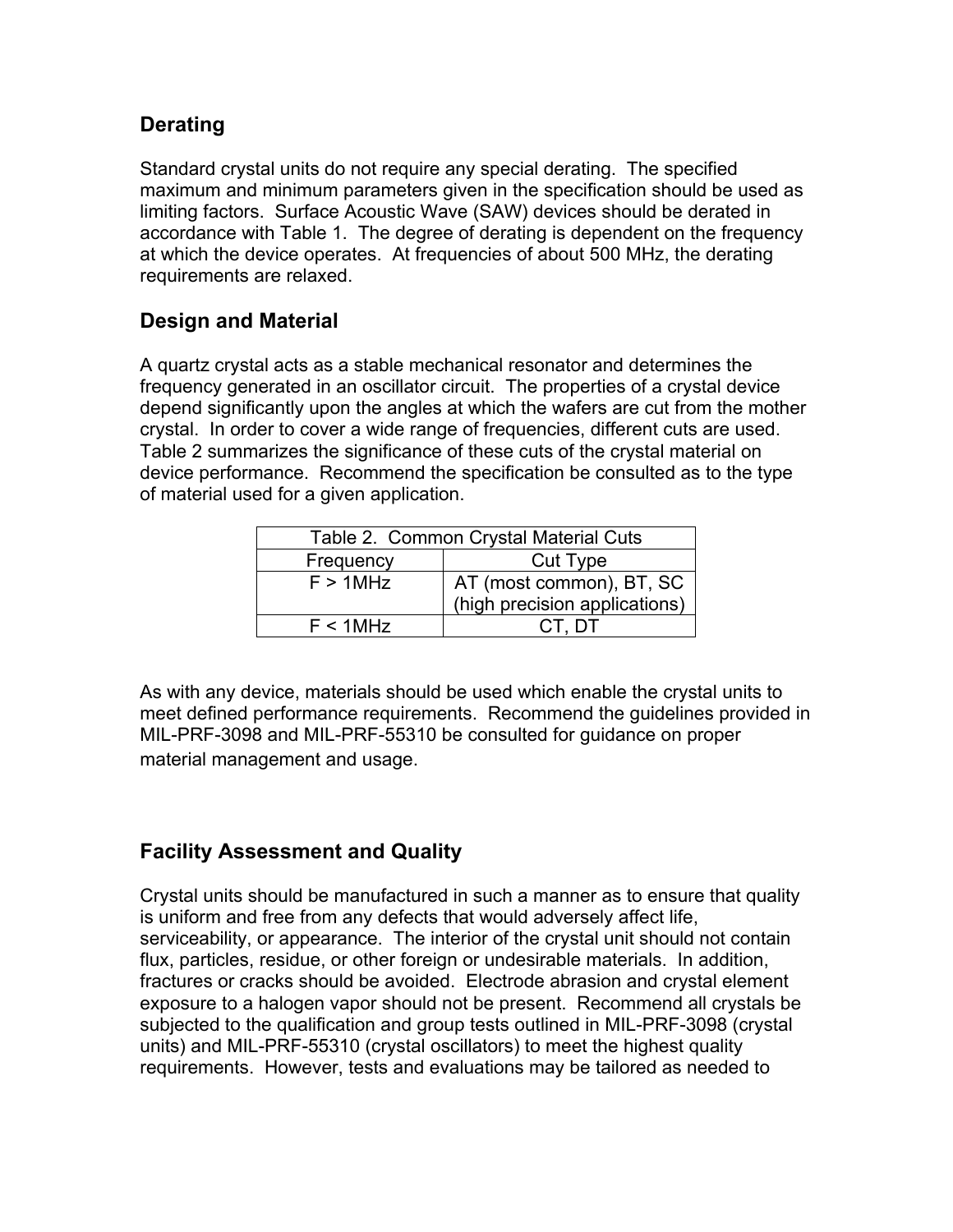assure the highest quality possible for a given crystal application (dependent upon the environment in which it is used).

### **Sampling**

Most crystal manufacturers employ a sampling plan to control the quality of the product. Sampling plans vary among manufacturers. Crystals manufactured to MIL-PRF-3098 and MIL-PRF-55310 require a specific number of samples be evaluated and that a certain number of defects not be exceeded. Recommend that these performance specifications be consulted to determine adequate sampling inspections and recommended sample sizes.

# **Process Controls**

Crystal units and SAW devices should be purchased from a manufacturing line employing quality controls and a monitoring system of critical processes. The Component Evaluation System outlined in Appendix B of MIL-PRF-55310 is recommended for the purchase of quartz oscillators. In particular, for crystal oscillators, a demonstrated control of the wire bonding process is considered a critical process in manufacturing control. Such a process control program should, for example, include a process machine/operator evaluation, the destructive evaluation of test samples, elimination of non-conforming process machines, a detailed corrective action program, the presence of identifiable information records (e.g., to each machine, operator, work shift, and test date), a wire bonding strength test plan, and a lot sample bond strength test plan. Appendix B of MIL-PRF-55310 provides a guideline for the implementation of such a program.

### **Part Assessment**

Additional qualification testing or screening by the user is dependent upon the specific application for which the device is to be employed. Examples of qualification and screening plans are outlined in MIL-PRF-3098 and MIL-PRF-55310 and should be considered for the assessment of crystal units and crystal oscillators. Product specifications should be consulted for the recommended screening and qualification provisions for SAW devices.

### **Handling and Storage Precautions**

The ESD sensitivity of crystals depends on the particular packaging style and tolerance, with tight tolerance units considered more sensitive. As a whole, crystals are not considered particularly ESD sensitive, most can be treated as Class 3 ESD sensitive. However, some Surface Acoustic Wave (SAW) devices are considered Class 2 and even Class 1 sensitive, susceptible to ESD voltages of less than 1,000 volts. ESD damage in crystals usually causes only operational